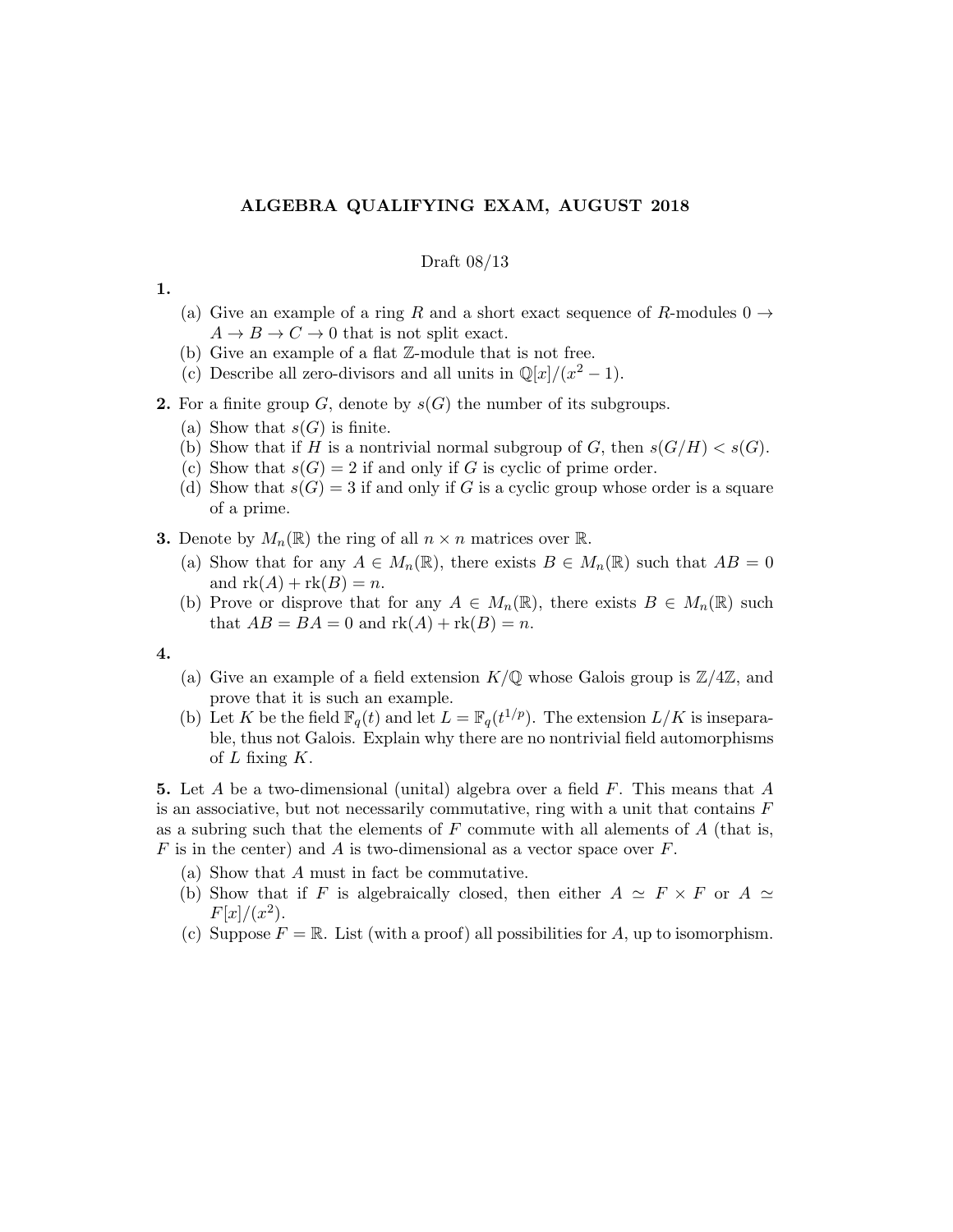### Solutions

1. (a) Many different examples: for instance, the sequence  $0 \to 2\mathbb{Z} \to \mathbb{Z} \to \mathbb{Z}/2\mathbb{Z} \to$ 0 of  $\mathbb{Z}$ -modules.

(b) Q.

(c) Zero divisors are (nonzero) multiples of  $x - 1$  or of  $x + 1$ . All other non-zero elements are units.

**2.** (a) Clearly,  $s(G)$  is less than the number of all subsets of G, which is finite.

(b) Recall that there is a bijection between subgroups of  $G/H$  and subgroups of G containing  $H$ . Since  $G$  has at least one subgroup that does not contain  $H$  (namely,  $\{e\}$  we get the desired inequality.

(c) Clearly,  $G \neq \{e\}$  (otherwise  $s(G) = 1$ ). Hence, the only subgroups of G are  ${e}$  and G. Take any  $a \in G - {e}$ . The cyclic subgroup generated by a must coincide with G, therefore, G is cyclic; that is,  $G \simeq \mathbb{Z}/n\mathbb{Z}$  for some n. Recall that  $\mathbb{Z}/n\mathbb{Z}$  has one subgroup of order m for every divisor m of n, so that  $s(\mathbb{Z}/n\mathbb{Z}) = \sigma_0(n)$  (the number of divisors of n). We need  $\sigma_0(n) = 2$ , which is equivalent to n being prime.

(d) Now, G must have one more subgroup  $H \subset G$ , in addition to G and  $\{e\}$ . Then any  $x \in G - H$  generates G, and we again have  $G \simeq \mathbb{Z}/n\mathbb{Z}$ . Now  $\sigma_0(n) = 3$ , which is equivalent to  $n$  being a square of a prime number.

3. Let us prove (b); obviously, (a) is a special case. Let us view matrices as linear maps from  $\mathbb{R}^n$  to itself. Then the condition  $AB = BA = 0$  is equivalent to requiring that  $B|_{\text{im}(A)} = 0$  and  $\text{im}(B) \subset \text{ker}(A)$ . So take B to be any isomorphism  $\mathbb{R}^n/\mathrm{im}(A) \simeq \mathrm{ker}(A)$  (or rather the composition of such an isomorphism with the natural projection  $\mathbb{R}^n \to \mathbb{R}^n/\text{im}(A)$ . Such an isomorphism exists because both spaces have dimension equal to  $n - \text{rk}(A)$ .

**4.** (a) Let  $\zeta = \exp(\frac{2\pi i}{5})$  be the primitive fifth root of unity. It is the root of the cyclotomic polynomial  $\frac{x^5-1}{x-1} = x^4 + x^3 + x^2 + x + 1$ , which is irreducible (as can be seen by applying the Eisenstein Criterion after the variable change  $t = x - 1$ . The other roots of this polynomial are  $\zeta^2$ ,  $\zeta^3$ , and  $\zeta^4$ , which all belong to  $L := \mathbb{Q}(\zeta)$ . Therefore,  $L/\mathbb{Q}$  is a Galois extension. Its Galois group is  $(\mathbb{Z}/5\mathbb{Z})^{\times} \simeq \mathbb{Z}/4\mathbb{Z}$ .

(b) We have  $L = K(t^{1/p})$ , so it suffices to show that any automorphism that fixes K must fix  $\alpha := t^{1/p}$ . Indeed,  $\alpha$  is a root of the polynomial  $x^p - t$  over K. Since over L, we have  $(x^p - t) = (x - \alpha)^p$ ,  $\alpha$  is the only root of this polynomial (of multiplicity p). Since an automorphism that fixes K must send  $\alpha$  to a root of this polynomial, we get the required statement.

5. (a) Take any  $x \in A - F$ . Since  $\{1, x\}$  are linearly independent, they form an F-basis of A. Therefore, it remains to notice that

 $(a+bx)(c+dx) = ac + bcx + adx + bdx^2 = (c+dx)(a+bx)$  for all  $a, b, c, d \in F$ .

(b) Let x be as before. Since  $x^2$  is a linear combination of  $\{1, x\}$ , x must satisfy an equation  $x^2 + ax + b = 0$ . The map

$$
F[x]/(x^2 + ax + b) \to A
$$

is surjective; since it is a linear map between vector spaces ofthe same dimension, it must be an isomorphism. Thus,  $A \simeq F[x]/(x^2 + ax + b)$ .

Replacing x with  $x + (a/2)$ , we may assume that the equation on x is of the form Replacing x with  $x + (a/2)$ , we may assume that the equation on x is of the form  $x^2 + b = 0$ . If  $b \neq 0$ , we may replace x with  $x/\sqrt{-b}$ , and reduce to one of the two